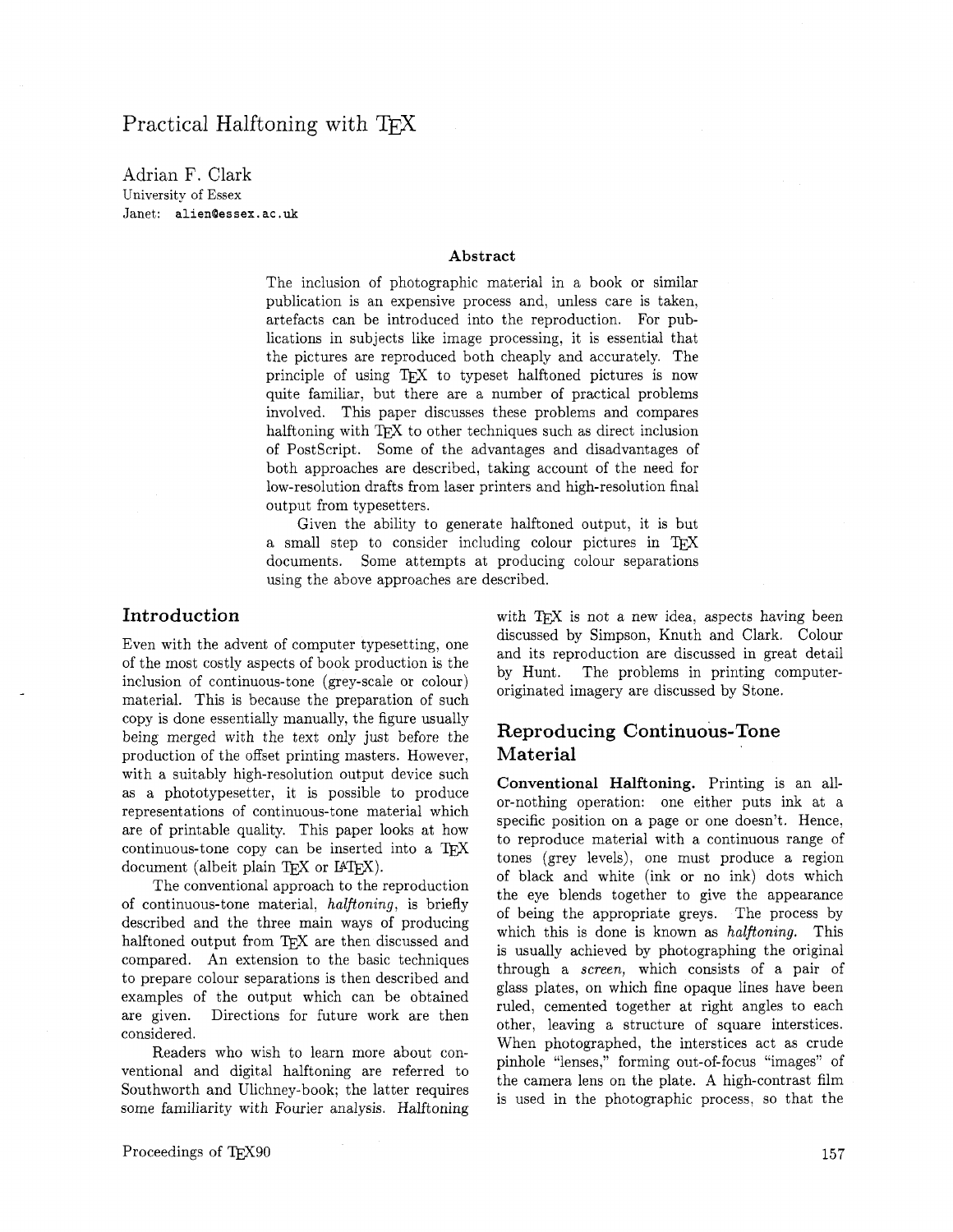"screened" picture consists of only light and dark dots. Light areas in the original produce larger areas in the (negative) screened image and hence smaller black dots when printed; the converse is true for dark areas of the original image.

The quality of reproduction is governed primarily by the fineness of the screen, which is normally measured in terms of the number of lines ruled per inch-newspaper photographs typically have screens of about 70 lines/inch, while magazines have screens of about 130 lines/inch. For topquality printing, screens of up to 300 lines/inch are used.

Digital Halftoning. It will be apparent from the above that the binary nature of halftoning lends itself well to a digital approach, and there has been a fair amount of work devoted to the topic. At the simplest level, one can assign a little region of dots to generate a single pixel of the image— the more dots set to black, the darker the pixel; but this leads to a very objectionable patterned effect in regions of constant grey value. Practical techniques do not require several binary dots to represent a single pixel, and attempt to remove the patterning effects; these are known as *dithering* algorithms.

The algorithm known as *ordered dither* is closest to conventional, photographic halftoning since it passes high-contrast, high-frequency detail into the halftoned image. A mask (typically  $8 \times 8$ pixels in size) of fixed thresholds is tesselated over the image, with the output at each pixel being white if the pixel holds a greater value than the corresponding threshold in the mask and black otherwise. Unfortunately, ordered dither also produces objectionable artifacts in regions of constant grey level; this is typically reduced by adding a little high-frequency noise. As an aside, if one uses a randomly-chosen threshold instead of a mask of fixed values, one obtains an image which resembles a mezzotint.

The most popular dithering technique was developed by Floyd and Steinberg, and is known as *error diffusion.* This compares each pixel with a fixed threshold as for ordered dither. However, the threshold value is then compared with the value of the pixel and the difference (the "error") used to generate a correction factor to be added to future pixels. (In signal processing jargon, this is a "recursive filter.") The correction factor is calculated from the error according to the weighted values of neighbouring pixels, and some interest has centred around the best weights to use $\,-\,\mathrm{see}\,$ Ulichney for details.

# Halftoning and

There are three basic approaches to the inclusion of halftoned material in TFX documents:

- 1, generating a "picture" font,
- 2. building a halftone font, then typesetting the picture with  $T_{E}X$ ,
- 3. including the halftone material at the dviprocessing stage via \specials.

We shall look at each of these methods in turn.

Generating a "Picture" Font. In this approach, the entire picture is haIftoned and converted to a pk file, which allows TEX to typeset it as a single (though large) character. The conversion may be direct from image to **pk** file, in which case a tfm file must also be generated, or via META-FONT. However, the run-time overhead of using METAFONT in this way is a significant one.

Having generated such a "picture" font (picture.tfm and picture.pk), one would insert the image into a floating figure in a plain  $T_F X$ document with a series of commands like:

\font\pix=picture

```
\midinsert 
   \centerline{{\pix\charO)) 
   \smallskip 
   \centerline(Picture inclusion using 
                a picture font)
```
\endinsert

For IAT<sub>F</sub>X, the approach is similar but the syntax a little different:

\newfont{\pix}{picture}

```
\begin{figure}
   \centering
   {\pix\char0}
   \caption{Picture inclusion using a
               picture font)
```
\end{figure)

One problem with this approach is that some output devices - notably Digital's LN03 laser printer-have a limit to the height of a glyph which is smaller than the typical size of a complete picture. In this case, one must ensure that the picture is partitioned into a set of smaller regions.

Using a Halftone Font. An alternative approach is to devise an entire font which maps input characters onto output greys, then use  $T_F X$ 's boxesand-glue approach to typesetting to construct the picture from the characters. This approach was also outlined by Knuth and popularised by this author.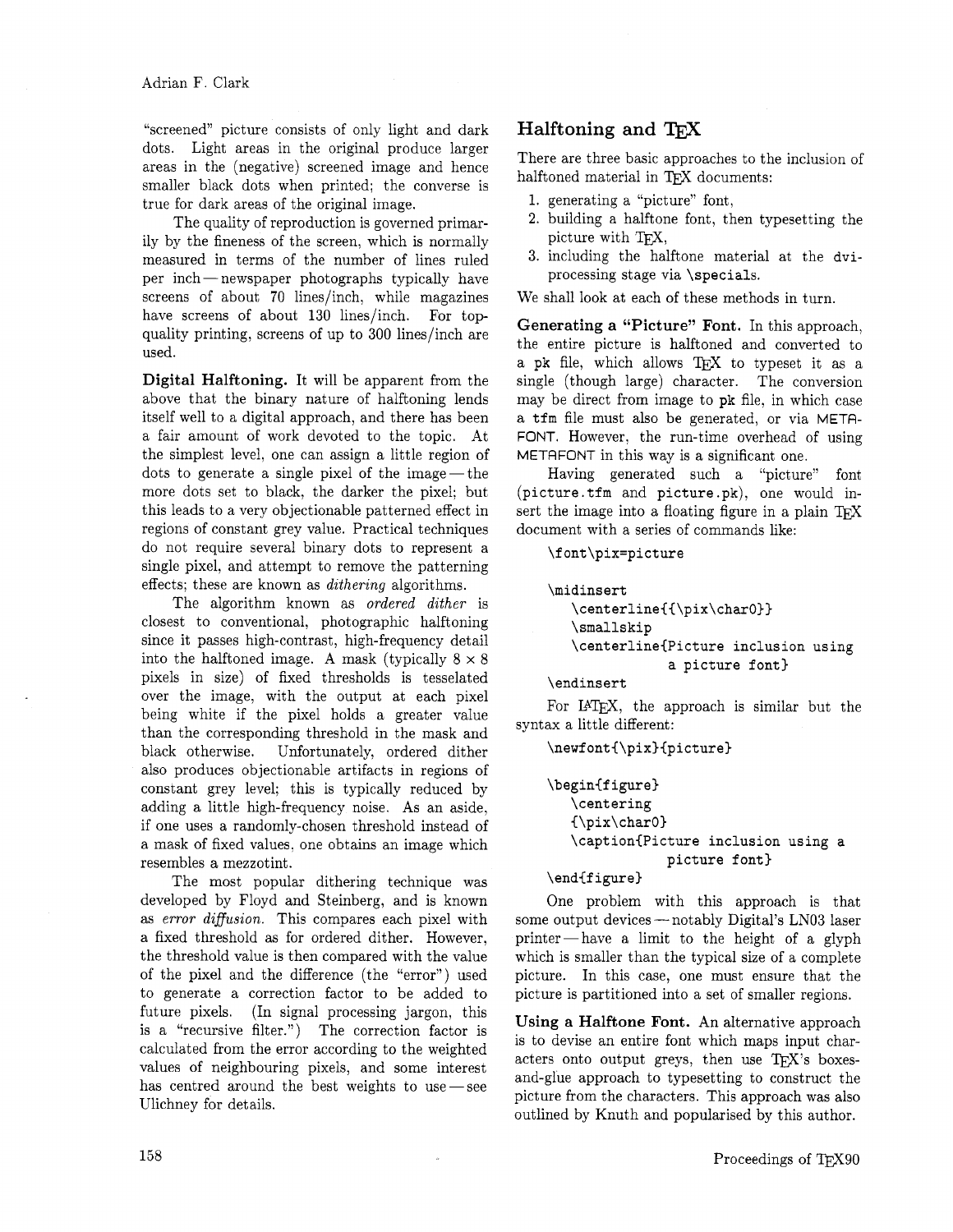```
\hbox{\vbox{\halftone\offinterlineskip % machine-generated by TEXPIC.
\def\BHT{\hbox\bgroup\ignorespaces}
\catcode\\^=12 \catcode\\ =12 \catcode\\.=\active \let.=\egroup
\catcode '\, =\active \let, =\BHT \catcode '\/=0 \catcode '\\=12
, abe cbaadgljkigbeehe''ae FB?=D.
, abe ^'caaddfkjic[JSbiea ]iNFA@?E.
, ace ^'baaa'dkj?DFF?60Qc_'gEH@A?F.
, bcd ^ 'bba ' ccAEDHOFMIBB^f [EJ@CDJ.
, acd baa''UB>FCEMPTUQKMiMMQIOVZ.
, acd ba' 'ZUTGIQKX] ^_ZLAd?CHCUUW.
, bcd ^'aa' 'YSR\deghojgTFO?CHBRPU.
, bcd_^'ba'^]_dbfjmhhmnifNH?DJNONS.
, bcd_^'ba'] ]djikkmkid[aXZGAHWMQRT.
, bcd_aba'_Z[f^\[djih[[U]FDTWNVSU.
, bcd_aba'_hib\affddf]f[UFKTTR[UT.
, bdc abba'jmkgjhillh'fafQSXXXXVU.
, bed' abba'f [QRVcccijjgfdELUWVVXZ.
, bdd''bcbbaakiXXcjiidjigVCCWVVXVX.
, bdd''bccbbaV LZS c^aefaECBNWUWUX.
, bedaabcccbbJDL\LKQ\eidJDDEPWXWYV.
, cedaacccbcbP [UbUNTa [\SKFCBKTWVVX.
, cedbacccccc^aQTX] dZTPRSHCMRXSUW.
, ceeaacddcbeeVXMdXad [RUVQLKUU [\VT.
, cgfbbddddcXe]UXZ\cceOKMQBCOW\^WZ.
, dhqddffefdiinVT\chhfOLMOBIMNNNLJ.
, ejifeefffemhlfYmkhggWRPNDRSRQOLN.
, \dihqqkkkilk 'ceUW ^[jfc 'LSTSQPMM.
, aZ 'cecgijaaaadhkhhhhifdfhkhRTVWT.
, gii]deiW]baabhdgmffeefefgeVRUXSU.
, cflg'fV'bcbcdhfgeheefhiknj_SBXQR.
, bclidb] 'qdbfqfjiihhkijlogqfd]R^].
, kkloo]^faffbeghkklmenmmgghhhj aW.
, pnkop adkgcdb]^fll^WA9PgghgijiWU.
, pmklpa dkkjgba dmj'QE1>?dhgnikbS.
, mllljb'bkkigijhehlORER??>kkokmjV.
, nmlmfcabkmnhiebeFJKMcY>:B:54onlc.
} } %
```
Figure 1: Machine-Generated TEX for Use with a Halftone Font

The halftone font in most widespread use is a variation on the "double-dot" font devised by Knuth and has some 65 grey levels. This maps the ASCII character "0" onto white, "1" onto near-whiteand so on, up to "p" which represents black.

With such a font available, it is not difficult to write software which converts an image to a file which is compatible with both plain TEX and IATEX. The only point at which care is needed is in the handling of those characters which lie between "0" and "p" and have a special meaning to TEX, namely " $\gamma$ ", " $\gamma$ " and "\_". This is illustrated in Figure 1, which is a  $32 \times 32$  representation of the "girl" image ubiquitous in image processing circles.

Including the figure in a plain TEX document is as easy as for the picture font:

\font\halftone=htfont

```
\midinsert
  \centerline{\input girl32}
  \smallskip
  \centerline{Picture inclusion using a
               halftone font}
```
\endinsert

while, for IATEX, we would use

\newfont{\halftone}{htfont}

Proceedings of TFX90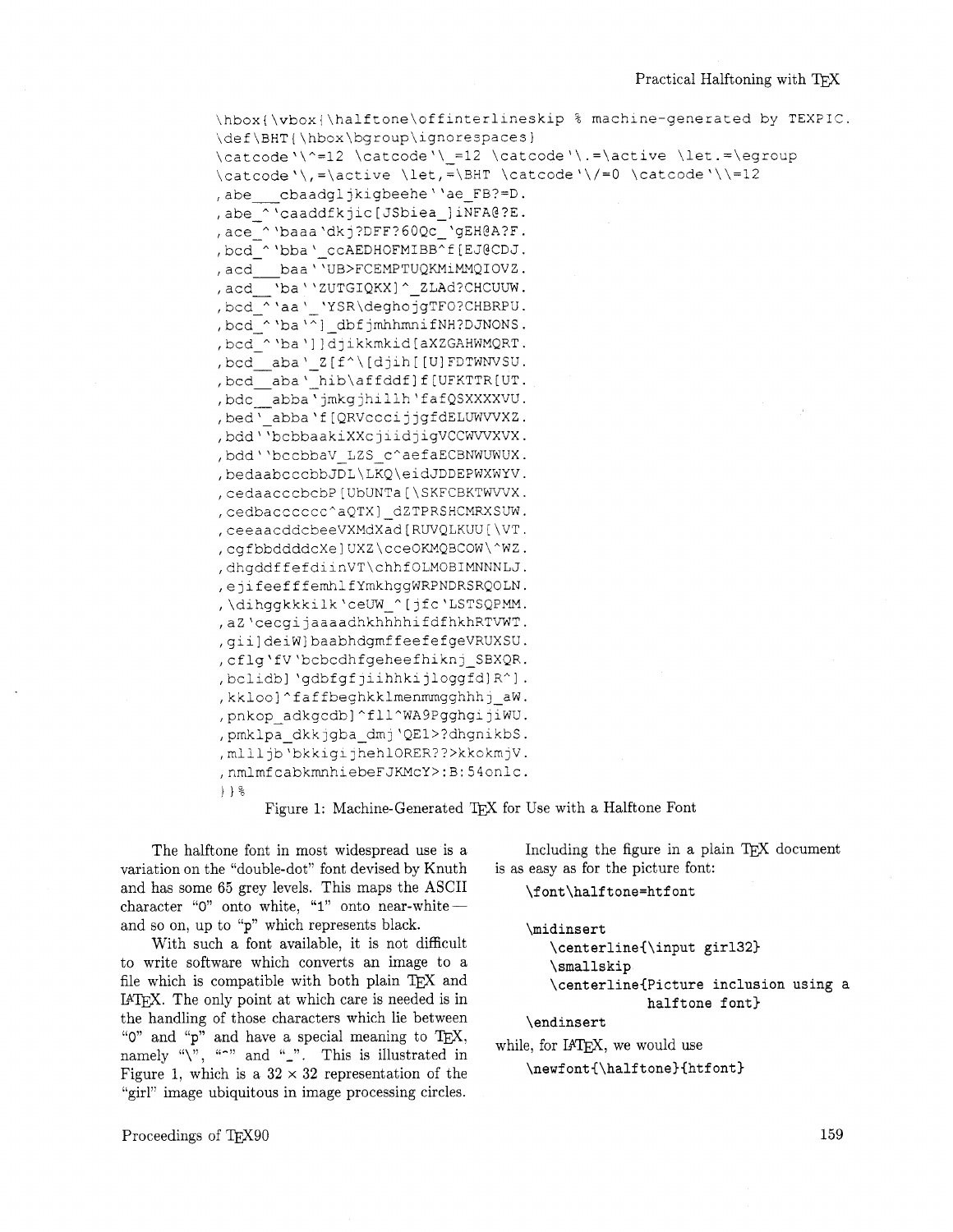

Figure 2: Picture Produced using a Halftone Font on a LaserWriter



Figure 3: Picture Produced using Halftone Font on a Linotronic 300

```
\begin{cases}\centering 
   \mboxi\input picture\relax) 
   \caption{Picture inclusion using a
               halftone font)
```
#### \end{figure}

Note the use of  $\relaxright$  here to stop IATEX from treating the closing brace as part of the filename. In these examples, girl32.tex contains the machinegenerated picture, while htfont is the name of the tfm file which contains the halftone font for the chosen output device. The machine-generated  $T_{E}X$ input assumes that the halftone font is selected by the command \halftone.

To obtain a reasonable number of greys in the font, the size of the printed image must depend on the resolution (number of dots/inch) of the output device. This effect is illustrated in Figure 2 and Figure 3, which are output from an Apple LaserWriter (300 dpi) and a Linotronic 300 typesetter (1270 dpi) respectively: although these are the same physical size, the LaserWriter image contains  $64 \times 64$  pixels and the Linotronic one  $256 \times 256$ .

Some care is needed in optimising the halftone font to the output device: the author has found that existing mode\_defs for printers invariably cause the halftoned image to be too dark, and one must adjust the blackness and fillin parameters while printing off a test grey scale.

TEX, as originally devised, had a memory limit which is too restrictive for typesetting pictures of  $256 \times 256$  or more pixels. This was one of the factors which led to the production of expanded-<br>memory versions of T<sub>E</sub>X. Of course, the dvi driver (and, indeed, the output device) must also be able to handle this many characters on a single page. Furthermore, the time taken for TEX to typeset a  $512 \times 512$  picture (about quarter of a million characters!) is not insignificant. The great advantage of this method, however, is that pictures are text files (and hence can be moved around by electronic mail) and produce essentially identical output on a variety of output devices.

**Incorporation at the DVI-Processing Stage.**  In this approach, one simply leaves a gap in the TFX output and tells the dvi driver to insert a file of printer-specific instructions by means of a \special. Until the time comes when \specials are standardised, this approach is also specific to the chosen dvi driver: for example, the syntax of the \specials accepted by one dvi-to-PostScript driver are rarely accepted by another.

The most widely-used halftoning device available to most TEX users is probably a PostScript laser printer. Since it is relevant to the following discussion of colour output, a brief summary of the facilities provided by PostScript for image display is called for (see Roth for many practical insights into using PostScript devices for halftoning).

Image data is displayed in PostScript via the image operator. This requires information as to the sizes of the image (in pixels) and size (in units of 1/72 inch) of the resulting display. This is followed by the pixels themselves, with each pixel normally being coded as two hexadecimal digits. The pixels are halftoned within the printer according to a notional halftone screen which is defined by three parameters:

- 1. the screen frequency in lines/inch,
- 2. the rotation of the screen in degrees from the horizontal.
- 3. the spot **function.**

The first of these determines the fineness of the screen (within the limitations of the device), while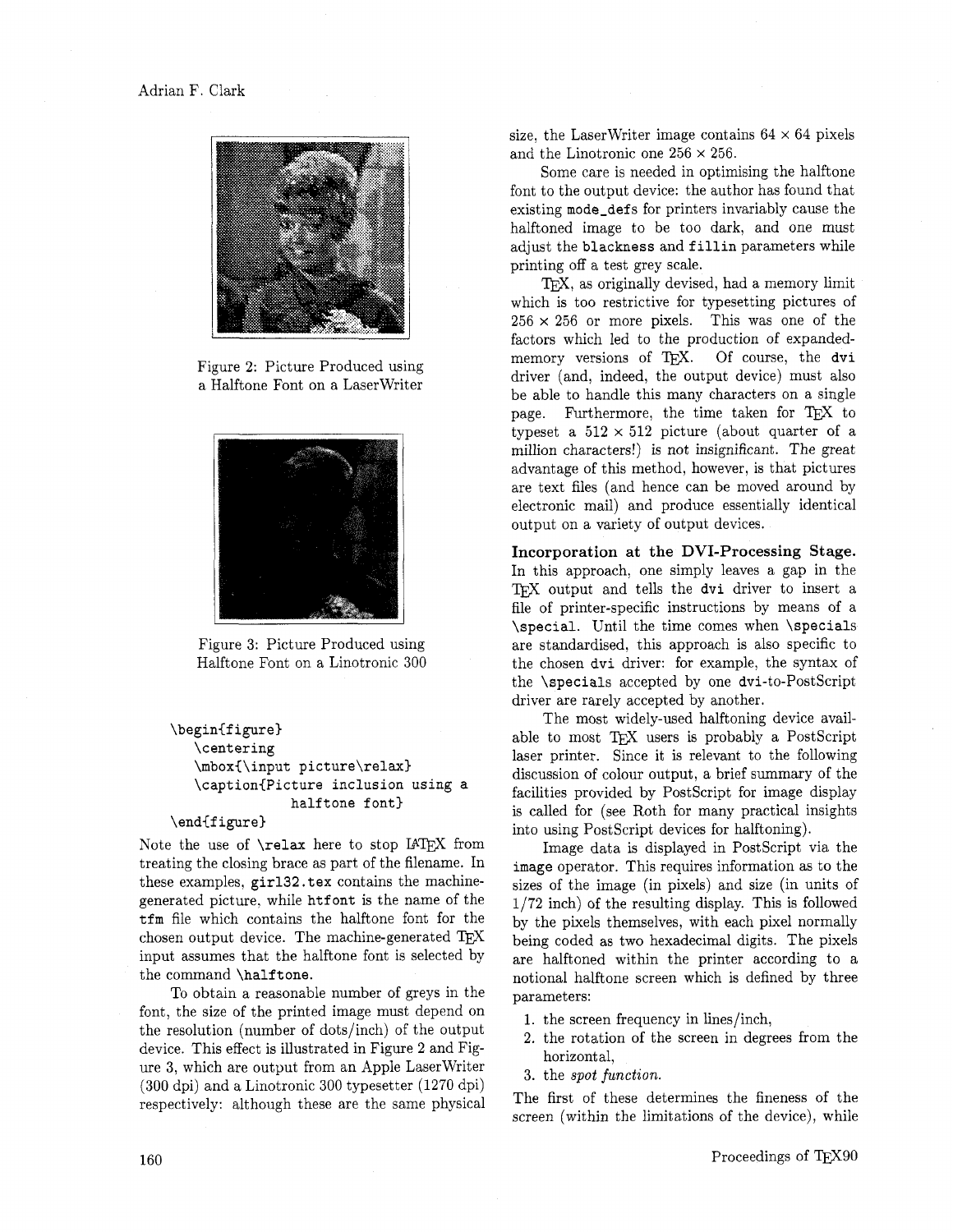```
§!PS-Adobe-2.0 EPSF-1.2
i & Creator: PSPIC 0.1
%&CreationDate: 10-AUG-90 11:15:16
                          72
%%BoundingBox:
                   72
                                360
                                       360
&&EndComments
/paperxorigin
                72 def
                              /paperyorigin
                                                72 def
               288 def
/paperwidth
                              /paperheight
                                               288 def
/imagewidth
                32 def
                              /imageheight
                                                32 def
/picstr imagewidth string def
/plotpic { gsave
  imagewidth imageheight 8
  [imagewidth 0 0 imageheight neg 0 imageheight]
  {currentfile picstr readhexstring pop} image grestore } def
paperxorigin paperyorigin translate
paperwidth paperheight scale
plotpic
3A382D43454235383A3C2E241218131E25392B2E1F2C3E3F3D2B44A6B8C2CAAE
3B372D424741363A3A31312613181B32549872371C2B3C434D1B88A7PD
3B352D43463E373A3C3C4130131AC4AFA8A9C4E8FF7P?"
                                                            1000c3A342F43464036393C3F423634BCAAAFCT
                                               UU4B886626A646A5E
3B342F444542363A3D4011
                                  ... 102E97AFAFAD7E6361655E683B342F441
                     1.12306B396C876F3C554F7494A6B3B5946E65696661Juu0032323235354A3B7B6E5F4C442F57727F77749EB58D795E756A62
342C2E3A3C33313234362D2D695F8C325E3D3055796A687A8F936B6D5350696E
32252A363A302F3130345E2A4C6D5F575034322D82928C7CB6B384634E476359
3120233131292A2C2A311C1E09667050321E1F26838E8B83B99D8D8988888E96
2D191C292C2B2728262D0D2111285D0D151F232462777E86AF7675797A839189
512F1A2025221416151C111341342D6D62454953162833408F7471757B808B8D
3D5840322C32231D193A3E3D3B311F1621211E221C262E2720141F776F66646F
241C1A4C312C1D644C363A3B391F31230B26292B2D292B28222A67796B60756A
352611233F266641383337342E1E29242B222A2D27201E1408194275B9617B77
3932101B2F374C40232F38292427171A1D1F20151B1A1205242328304C78494A
13120F04064C47283D2628372C22201316110A2D070C0B22232221211A463C63
0008130501453D301625332F384A47290E124865BCDB7E232220221A181C656A
010D1311013B443012151925383D43310D163E7BADFAC7C5322123071D143974
0A0F111219393E3612121A221E1A1E2D200E8579AD77C2C1C6131505150B1768
0A0C110D29353D39140D09221D2B372CA798928C325BC7D8B8D6EBEE06070E32
showpage
%End of Picture
```
Figure 4: A Machine-Generated PostScript Image

the second is normally set to 45<sup>o</sup>for monochrome pictures. The spot function determines the shape of the halftone cell; for a modern Laser Writer, this defaults to,

```
{ abs exch 2 copy add 1 gt
  { 1 sub dup mul exch 1 sub dup mul
       add 1 sub{ dup mul exch dup mul add 1 exch sub }
```

```
ifelse }
```
which, for grey levels less than 128, builds a circular white cell in a black background and, for grey levels greater than 128, black cells in a white background. We can see that this is essentially a direct digital implementation of the photographic technique.

Generating a file of PostScript (or, more precisely, encapsulated PostScript) is as easy as generating the TEX input for use with a halftone font (Figure 4). As we can see, the major difference between TFX and PostScript is in the representation of the image data. Each pixel is represented as a character in TFX, while in PostScript it is encoded in hexadecimal. This reflects PostScript's ability (in principle, if not in practice) to display 256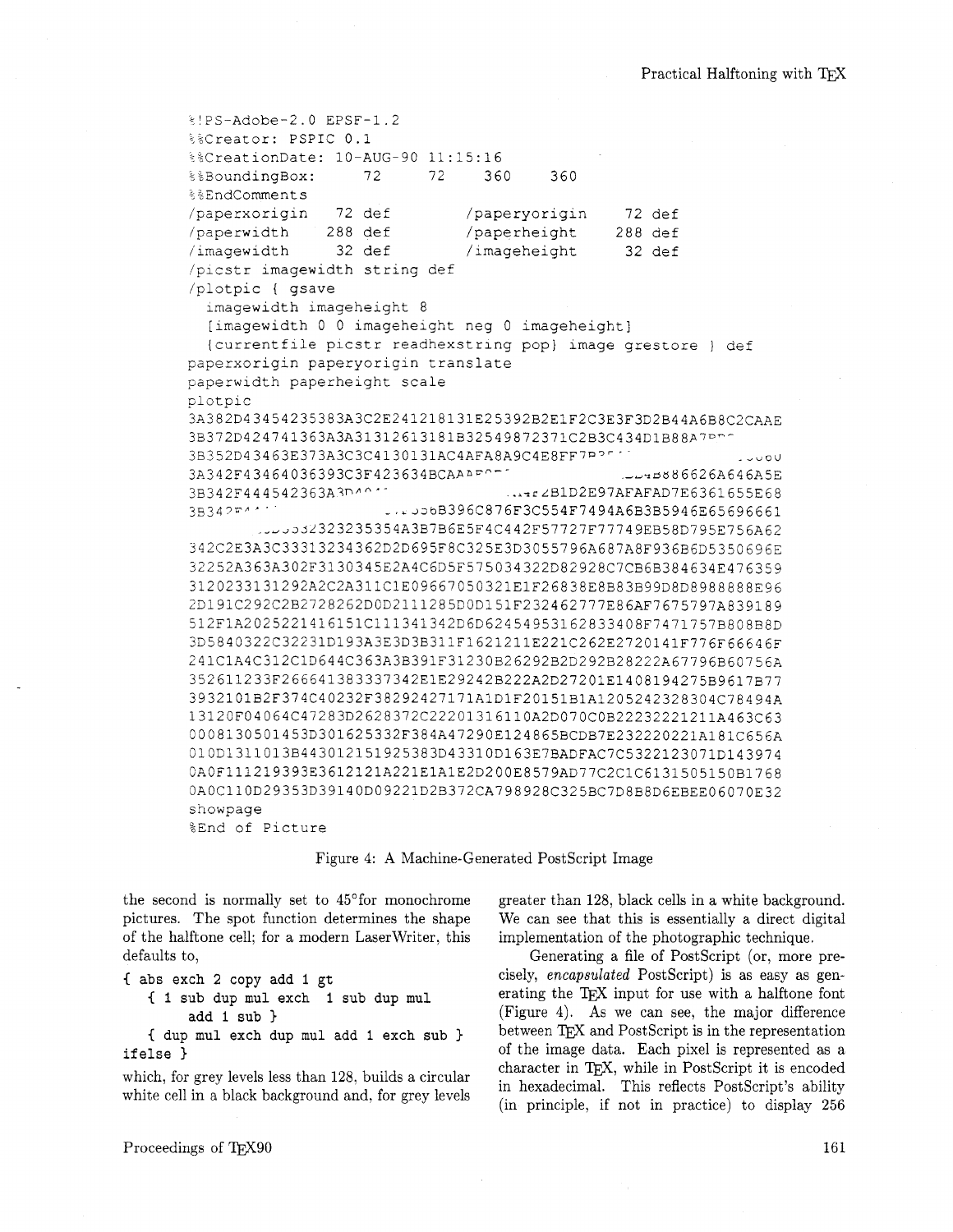

Figure 5:  $512 \times 512$  Image Output via PostScript

different grey values. The output from a typesetter of such an image is certainly good enough to be used for camera-ready copy (Figure **5).** The means by which the PostScript picture is inserted into a  $TFX$  document depends on the **\specials** offered by the **dvi** driver; for James Clark's **DVItoPS,** the appropriate plain TEX syntax is,

#### **\midinsert**

```
\def\picht(4in) 
  \special(dvitops : import boat .ps 
      \the\hsize \picht) 
  \smallskip 
  \centerline($512 \times 512$ Image 
      Output via Postscript) 
\endinsert
```
where **\picht** gives the height of the desired figure and  $\theta$  size its width. For IAT<sub>F</sub>X, the syntax is:

```
\begin(figure) 
   \def \picht (4in) 
   \vspace{\picht 3 
   \special(dvitops: import boat.ps 
            \the\textwidth \picht) 
   \caption($512 \times 512$ 
         Image Output via Postscript) 
\end{figure}
```
where **\the\textwidth** is the width of the figure. In both cases, **DVItoPS** ensures that the aspect ratio of the image is retained, centring the image in the text as necessary. For other dvi-to-PostScript drivers, the **psfig** macros can be used to achieve equivalent results.

**Comparing the Approaches.** The main features of the methods considered here are compared in Table **1.** In terms of the quality of the rendition, there is little to choose between the methods, at least on high-resolution devices. The generation of a picture font definitely requires the largest programming effort, particularly since the fine details of the format of **pk** files differ slightly between implementations (e.g., between VMS and UNIX). The compactness and portability of the halftone font perhaps wins, but the flexibility in being able to print a PostScript image at any size is an important feature. When it is important to avoid patterning in regions of constant grey tone, the generation of a picture font, since it is under program control, probably provides the simplest implementationalthough it is possible to devise PostScript spot functions which dither.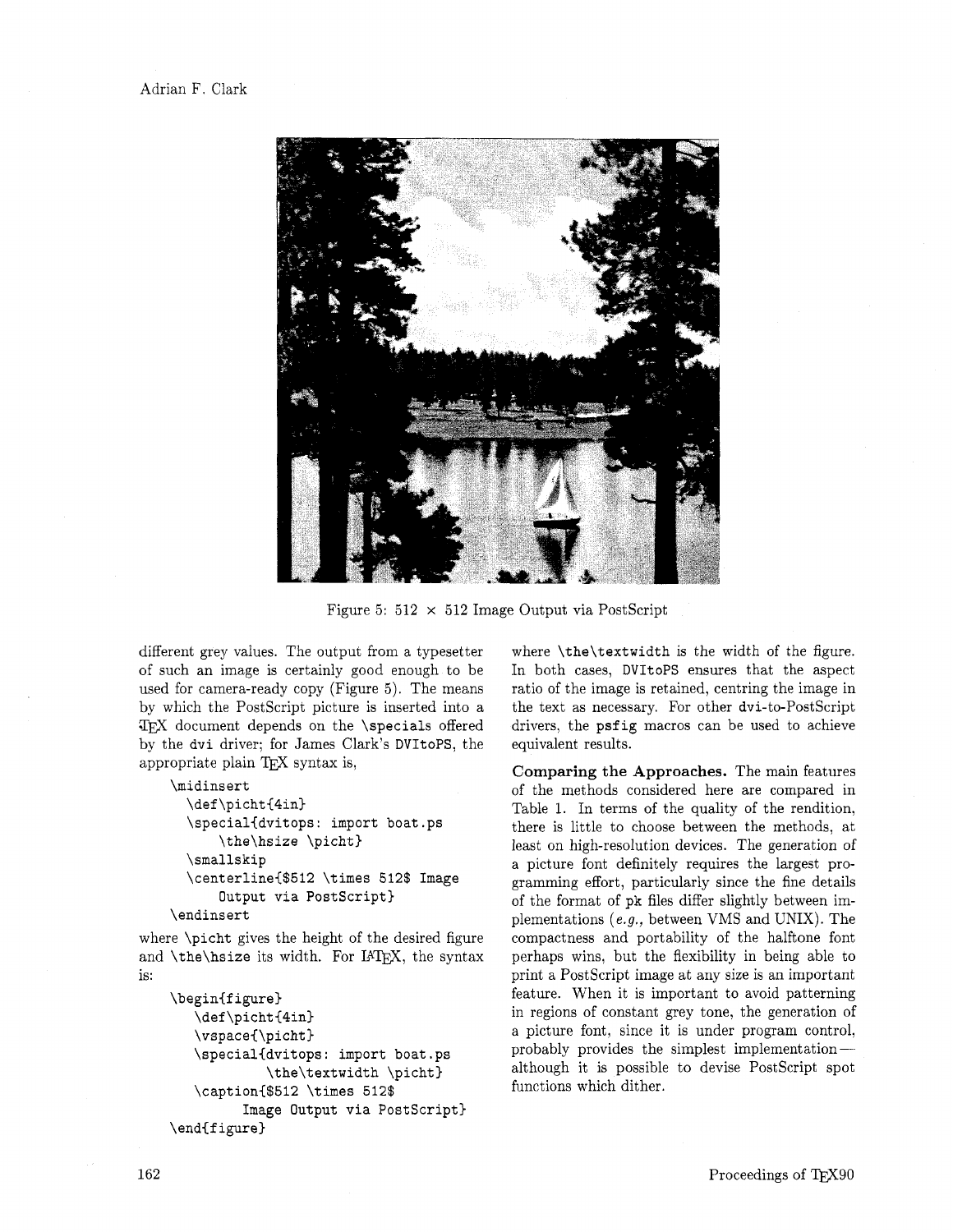| picture font                         | halftone font                          | PostScript                 |
|--------------------------------------|----------------------------------------|----------------------------|
| picture                              | is<br>description<br>picture           | picture description<br>is  |
| description is specific to           | portable                               | PostScript-specific        |
| output device                        |                                        |                            |
| picture font is device-              | halftone font is device-               | image description<br>is    |
| specific                             | specific                               | device-independent         |
| one (T <sub>F</sub> X) character for | one byte/pixel, 64 levels              | two bytes/pixel,           |
| the entire picture                   |                                        | " $256$ " levels           |
| cannot easily perform ge-            | cannot perform geomet-                 | easy to perform geomet-    |
| ometric effects $(e.g.,$ ro-         | ric effects                            | ric effects                |
| tation of image)                     |                                        |                            |
| easy to use dithering                | difficult to use dithering             | possible to use dithering  |
| techniques                           | techniques                             | techniques                 |
| very difficult to optimise           | grey-level font must be                | grey-level rendition may   |
| rendition of picture                 | optimised by tweaking                  | have been optimised by     |
|                                      | mode_def                               | manufacturer               |
| vertical spacing in docu-            | vertical spacing in docu-              | vertical spacing in docu-  |
| ment automatically                   | ment automatically                     | ment must be explicitly    |
| taken into account                   | taken into account                     | left                       |
| big-memory TEX<br>not                | big-memory                             | $big-memory$<br>TEX<br>not |
| required                             | T <sub>E</sub> X required for pictures | required                   |
|                                      | of reasonable size                     |                            |

Table 1: Comparison of Halftoning Approaches

### Reproducing Colour

We have seen that there are several approaches to including monochrome pictures in TEX documents. This provides the basic means for incorporating colour pictures, since colour images are conventionally printed from a set of colour separations or layers using different coloured inks. Four coloured inks are conventionally used: the subtractive primaries (cyan. magenta, yellow) and black. There are two reasons for including a black separation: since printing inks are never pure colours, mixing the three primaries produces a dirty brown rather than a true black. so dark regions require "added blackness"; and black ink is substantially cheaper than coloured inks.

Given an image in terms of red, green and blue values for each pixel, which is the most common representation of a colour image. a simple-minded way to derive the separations would be as follows. First, we convert the red. green and blue values for each pixel to the corresponding values in terms of the subtractive primaries:

| cyan    | $=$ | $1 - red$   |
|---------|-----|-------------|
| magenta | $=$ | $1 - green$ |
| vellow  | $=$ | $1 - blue$  |

where the value 1 represents a fully-saturated colour. The black value can then be determined by finding the minimum of the three colours:

 $black = min \{cyan, magn, a, yellow\}$ .

way, it is simple to print them using one of the

most common.)

above techniques. To produce convincing results, however, one must take account of the orientation of the halftone screen. To avoid moiré effects when the screens are superimposed, the conventional approach to halftoning employs screens at angles of  $0^\circ$ ,  $15^\circ$ ,  $45^\circ$  and  $75^\circ$  for yellow, cyan, black and magenta respectively. This is most conveniently implemented via the PostScript screen (see above).

Having generated the colour separations in this

We can then reduce the coloured values by the

Finally, when the pixel is known to be close to black  $(i.e., the red, green and blue values are all small),$ the amount of blackness is increased. (In practice, it is rare for all the black to be removed in this way, since it can cause problems at colour boundaries; a value of about 50% black removal seems to be the

 $yellow - black$ 

cyan = cyan - black<br>magenta = magenta - bl  $magenta = 0$  magenta - black<br>vellow = vellow - black

amount of common blackness:

The final problem in terms of colourimetry concerns the purity of the colours of the inks. Magenta ink, for example, is invariably "contaminated" with yellow **(ie.,** it removes some blue as well as green), and cyan ink is contaminated with magenta. To obtain reasonable colour separations, one must take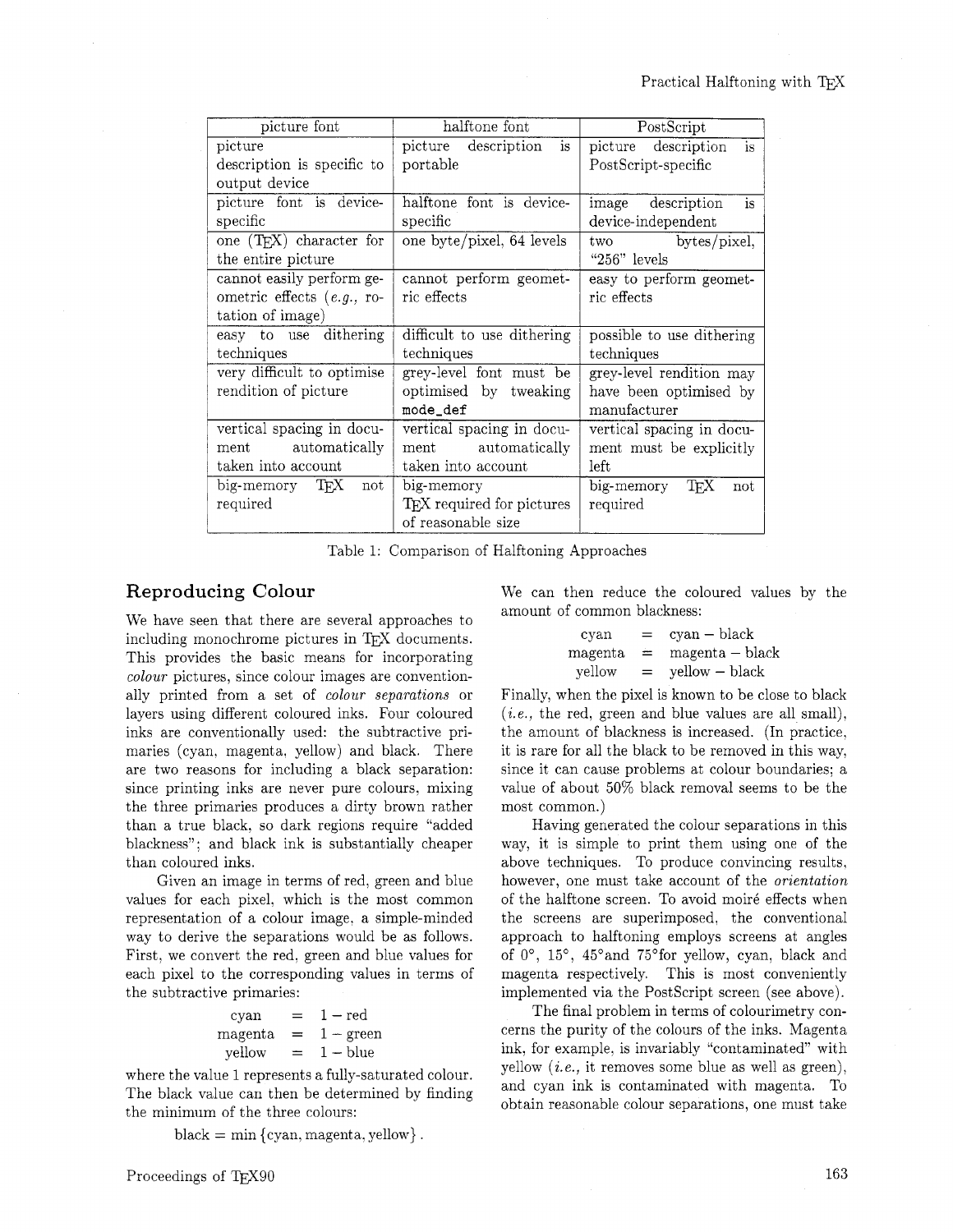Adrian F. Clark

account of the impurity of colour, a process known as under colour removal. We can do this as follows:<br>  $\text{magenta} = \text{magenta} - f_y \text{ yellow}$ 

$$
\begin{array}{rcl}\n\text{magenta} & = & \text{magenta} - f_{\text{y}} \text{ yellow} \\
\text{cyan} & = & \text{cyan} - f_{\text{m}} \text{magenta}\n\end{array}
$$

where  $f_V$  is the amount of yellow to remove under magenta and  $f<sub>m</sub>$  the amount of magenta to remove under cyan. Typical values for these are 0.5 and 0.3 respectively. This step should, of course, be performed before determining the black separation as above.

Having generated the separations in this way, one can produce print them using one of the techniques outlined above. A set of separations are shown in Figure 6: these are PostScript output, plotted at 300 dots/inch, so that the directions of the halftone screens can clearly be distinguished.

### **Discussion**

The techniques for preparing monochrome pictures are. as the figures show, impressive in result. With access to an output device of suitable resolution (say, 1200 dpi or better), it is possible to achieve halftoned output of publishable quality. However, there is significant variation between output devices, and it is necessary to tune the font or adjust the digital image accordingly. For example, with an identical input file, the Linotronic 300 typesetter at Aston University produces much darker results than an identical machine at the University of London Computer Centre, reflecting a difference in the adjustment of the machines rather than a fundamental disparity.

The colour separations presented above demonstrate the success of the general approach. However, the colour separation algorithm adopted here is too crude: for example, it should really ensure that there is some overlap of the separations in the region of sharp colour boundaries, to avoid unsightly white gaps should there be minor mis-registration when printing. (Making good colour separations digitally is one of the reasons why electronic prepress equipment is rather expensive!) One must also perform a significant degree of tuning of the colour conversion process to the target output device, much more so than for monochrome output.

With regard to the incorporation of halftoned output into TEX documents, we have already seen that there is a set of solutions to the problem for monochrome output. However, it does not seem possible to provide as neat a solution to the plotting of colour separations. One would like to provide a simple command, let us call it \colourpic, which defines the four files required to plot the

separations. The obvious way in which \colourpic would work would be to plot the black separation in the main document and to generate auxiliary files which gave positioning information for the other three colours. Unfortunately, such information is only available within an output routine. (On a PostScript output device, one could alternately make the printer output this information.) This prohibits a solution of the simplicity and generality of that for monochrome pictures. However, easy-touse macros for incorporating colour separations are under investigation.

### **Acknowledgements**

The high-resolution figures for this paper were plotted on a Linotronic 300 made available to the author by Peter Abbott of the Aston University Computing Service. The author would like to thank Peter Wade of the Essex University Printing Service and Richard Kirk of Crosfield Electronics for helpful discussions.

### **References**

- [1] Adrian F. Clark. Halftone output from TEX. TUGboat, 8(3):270-275, November 1987.
- [2] Malcolm Clark, editor. *TEX Applications,* Uses, Methods. chapter 28: Nontraditional Uses of METRFONT (by Richard 0. Simpson). Ellis Horwood, Chichester, Sussex, UK, 1990 (Proceedings of the TEX exter $88$  Conference).
- [3] R. W. Floyd and L. Steinberg. An adaptive algorithm for spatial greyscale. Proc. SID. 17(2):75-77.
- [4] R. W. G. Hunt. The Reproduction of Colour. Fountain Press, London, UK, 3rd edition, 1975.
- Donald E. Knuth. Fonts for digital halftones.  $\lceil 5 \rceil$ TUGboat, 8(2):135-160, July 1987.
- [6] Stephen F. Roth, editor. Real World PostScript. Addison-Wesley, Reading, Massachusetts, USA, 1988.
- [7] M. Southworth. Colour Separation Techniques. Graphic Arts Press, Livonia. Michigan, USA. 2nd edition, 1985.
- Maureen C. Stone, William B. Cowan, and John C. Beatty. Color gamut mapping and the printing of digital color images. ACM Transactions on Graphics, 7(44):249-292. October 1988.
- [9] Robert Ulichney. Digital Halftoning. MIT Press, Cambridge, Massachusetts, USA, 1987.